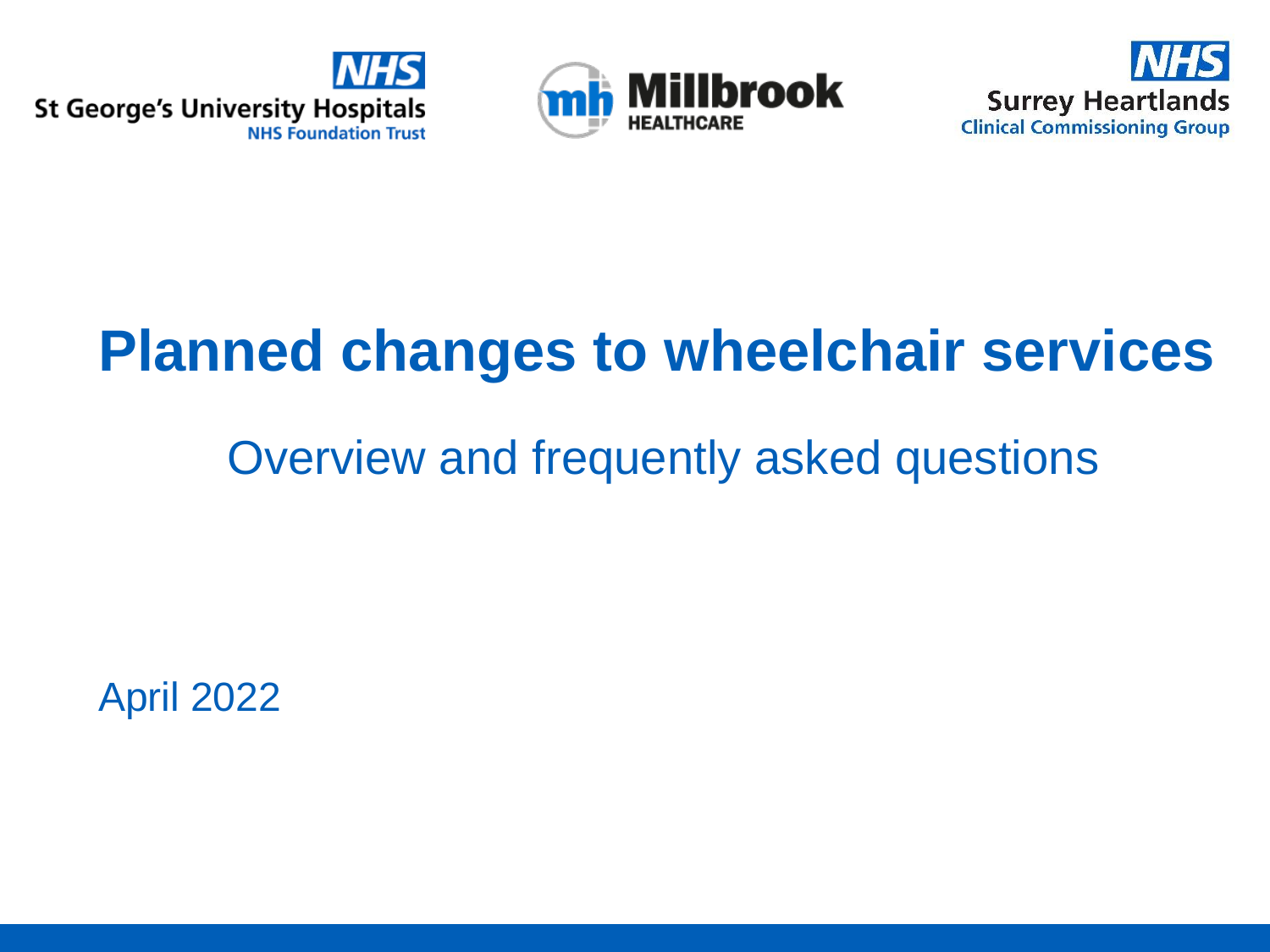## About this pack

- Following on from our recent letter, this pack aims to:
- **update you on some planned changes to local wheelchair services** *– what's happening and why, when changes will happen, and what these changes mean for you*
- **provide more information on some areas, including answers to some common questions**
- As a Clinical Commissioning Group, we are responsible for planning and buying local services – so we will be leading this project – but we are working very closely with the team at Queen Mary's Hospital and our Millbrook colleagues on these planned changes.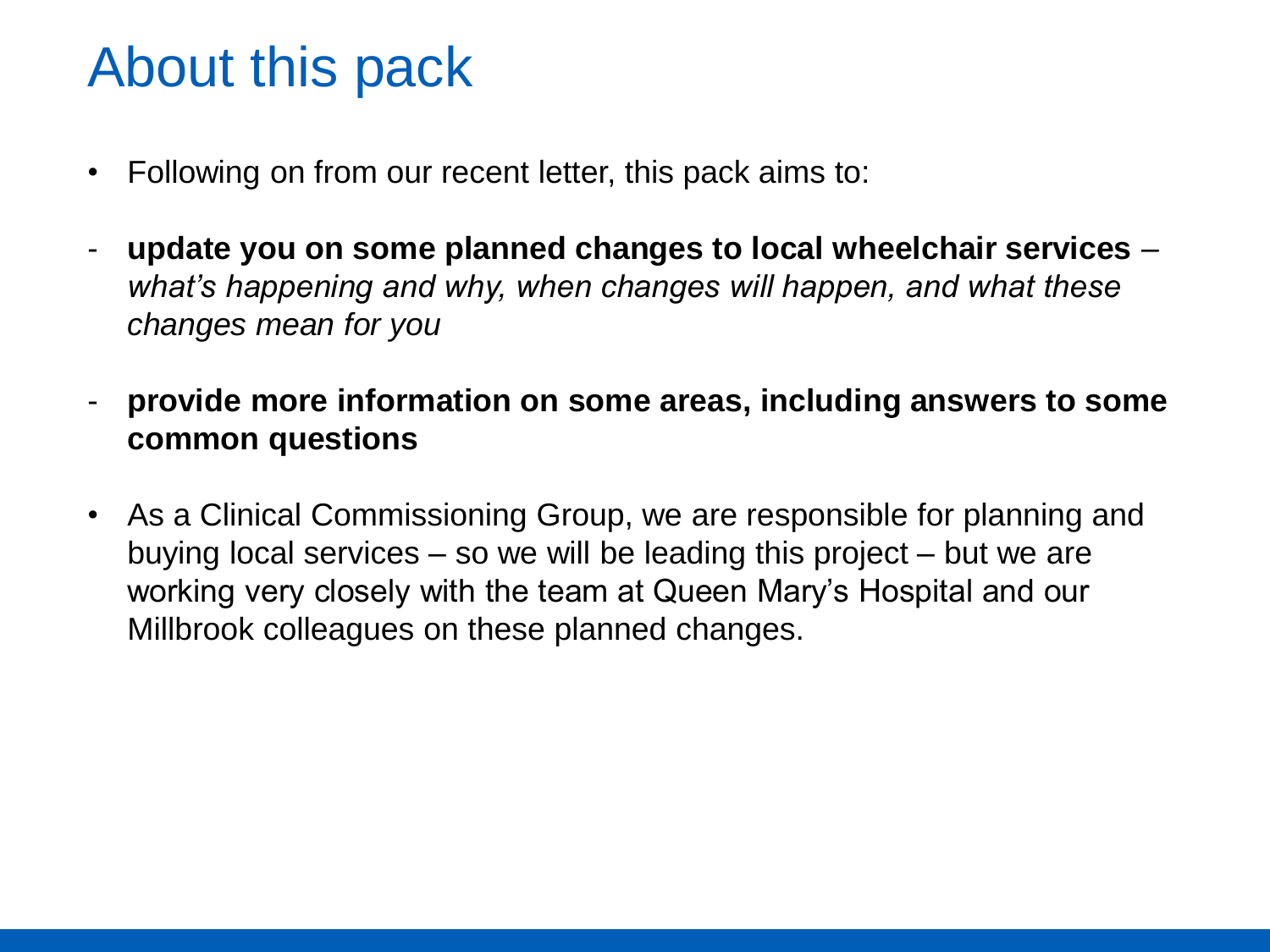# What's changing and why?

- In July 2020 we launched a new NHS wheelchair service across Surrey and North East Hampshire.
- This service, run by Millbrook Healthcare Group, provides a fully integrated service.
- The service was designed with service users, and aims to bring together all the different aspects of the wheelchair service into one integrated service so clients can get all the equipment and support they need in one place.
- When the service went live in summer 2020 people living across Surrey Heartlands transferred across to the new service – the exception to this was clients living in the Spelthorne area, who have remained under the care of the Roehampton service (part of St George's).
- Due to the complexities of moving from a number of different providers into the new integrated service, we were unable to transfer these clients across at the same time so we agreed this would happen at a later date.
- With the integrated service now operating across Surrey and North East Hampshire, we are now looking to make this planned change.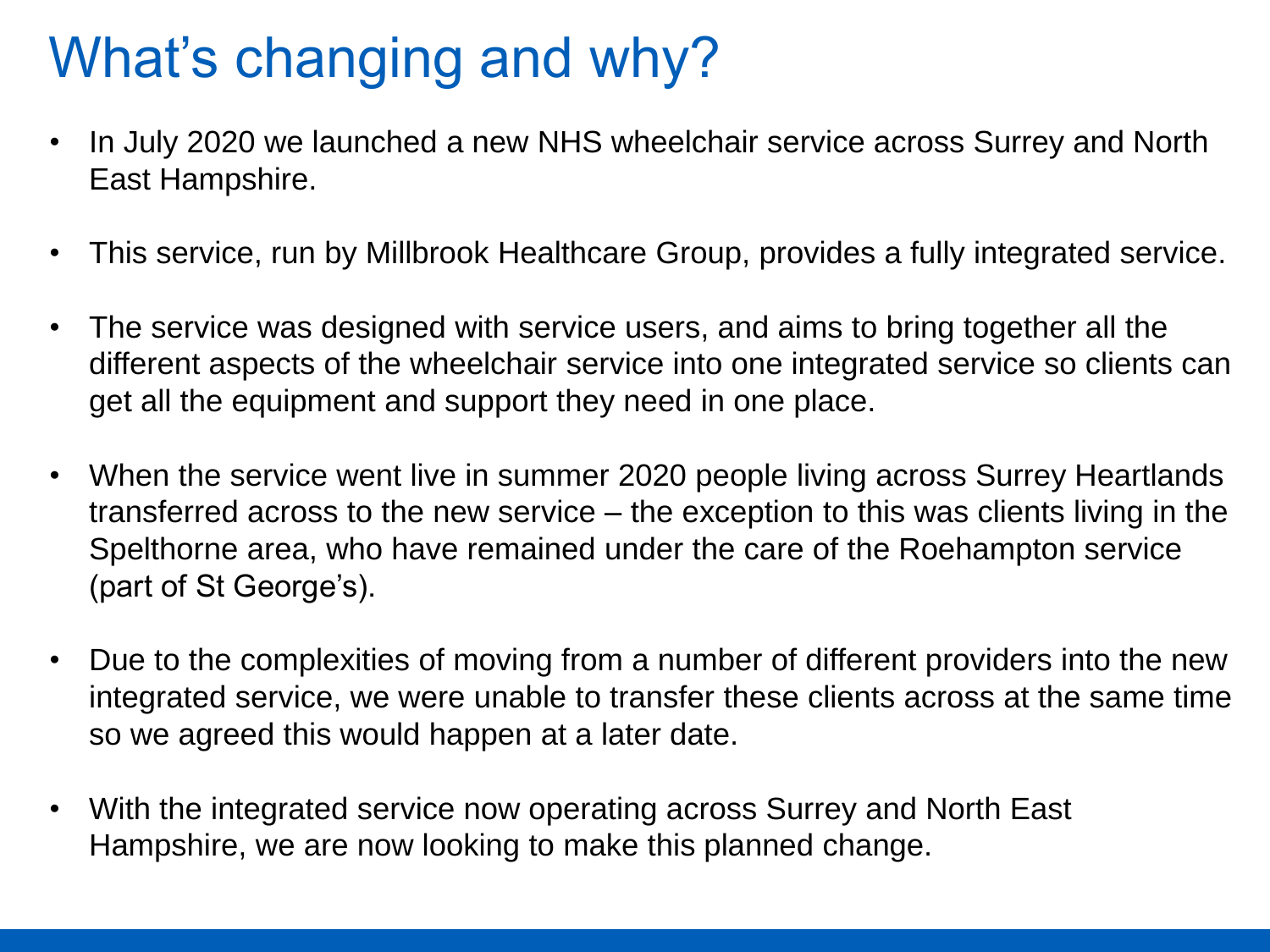# What will this change mean for me?

- This change means that your care would transfer from the team at Queen Mary's Hospital, Roehampton (part of St George's Hospital Trust) to the new Surrey and North East Hampshire integrated service, run by Millbrook Healthcare.
- This means in future your care, equipment and support would all be provided through the new integrated service.
- You will continue to get the care and support you need it will just be from a different organisation in the future.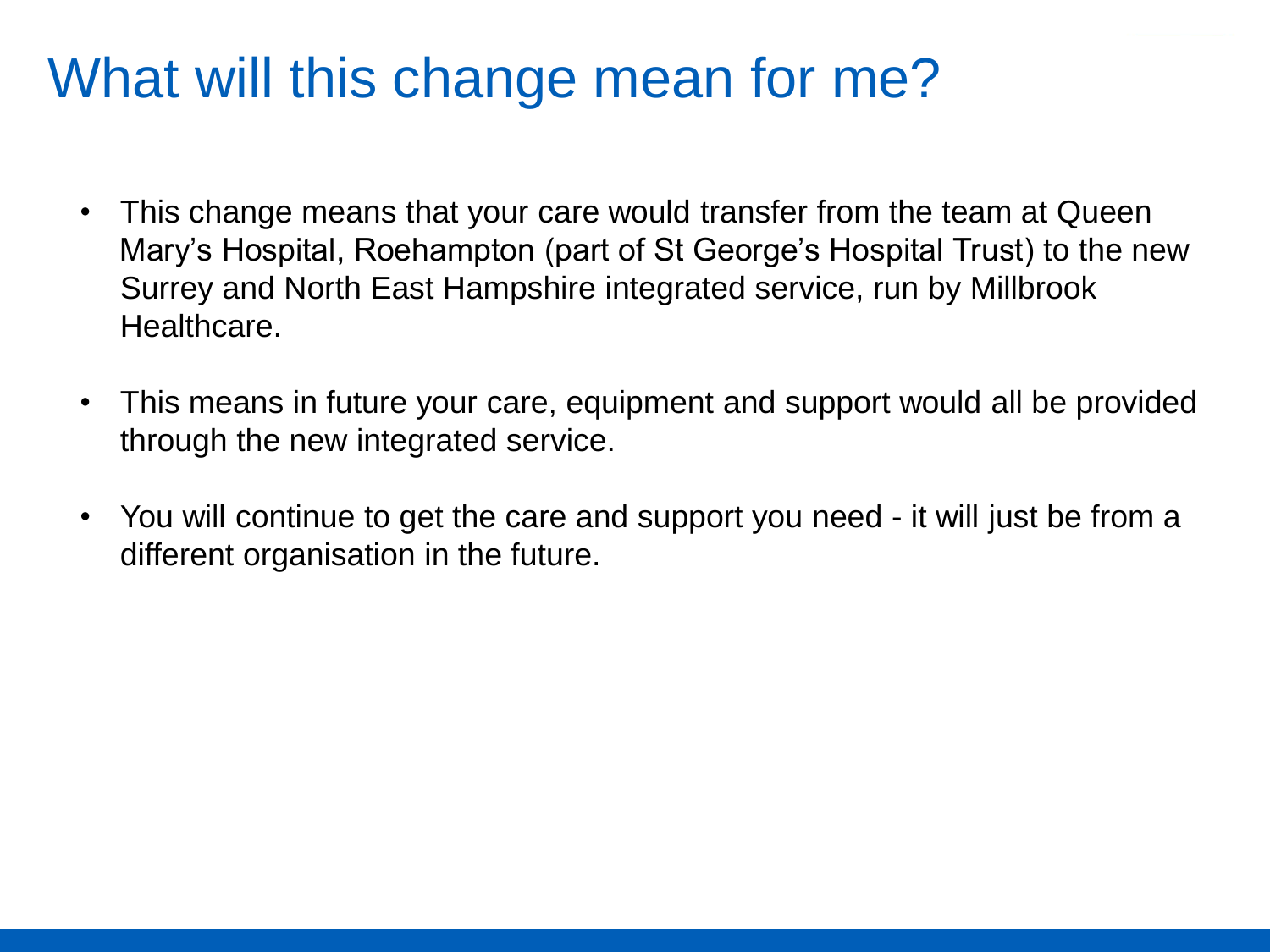# When will this change happen?

- **We are planning to make this change from 1 July 2022** so if you are currently under the care of the team at Queen Mary's Hospital your care would transfer across to the new Millbrook service from this date.
- We had originally expected to make this change sooner. However, due to the impact of the Covid-19 pandemic, we needed to wait.
- Now we are moving forward, and the national focus has moved to 'living with Covid', we now feel it's the right time to make this change.
- We are already working towards the 1 July date, and have a detailed programme plan that we are working through, and we feel this gives us plenty of time to ensure a smooth transition to the new service.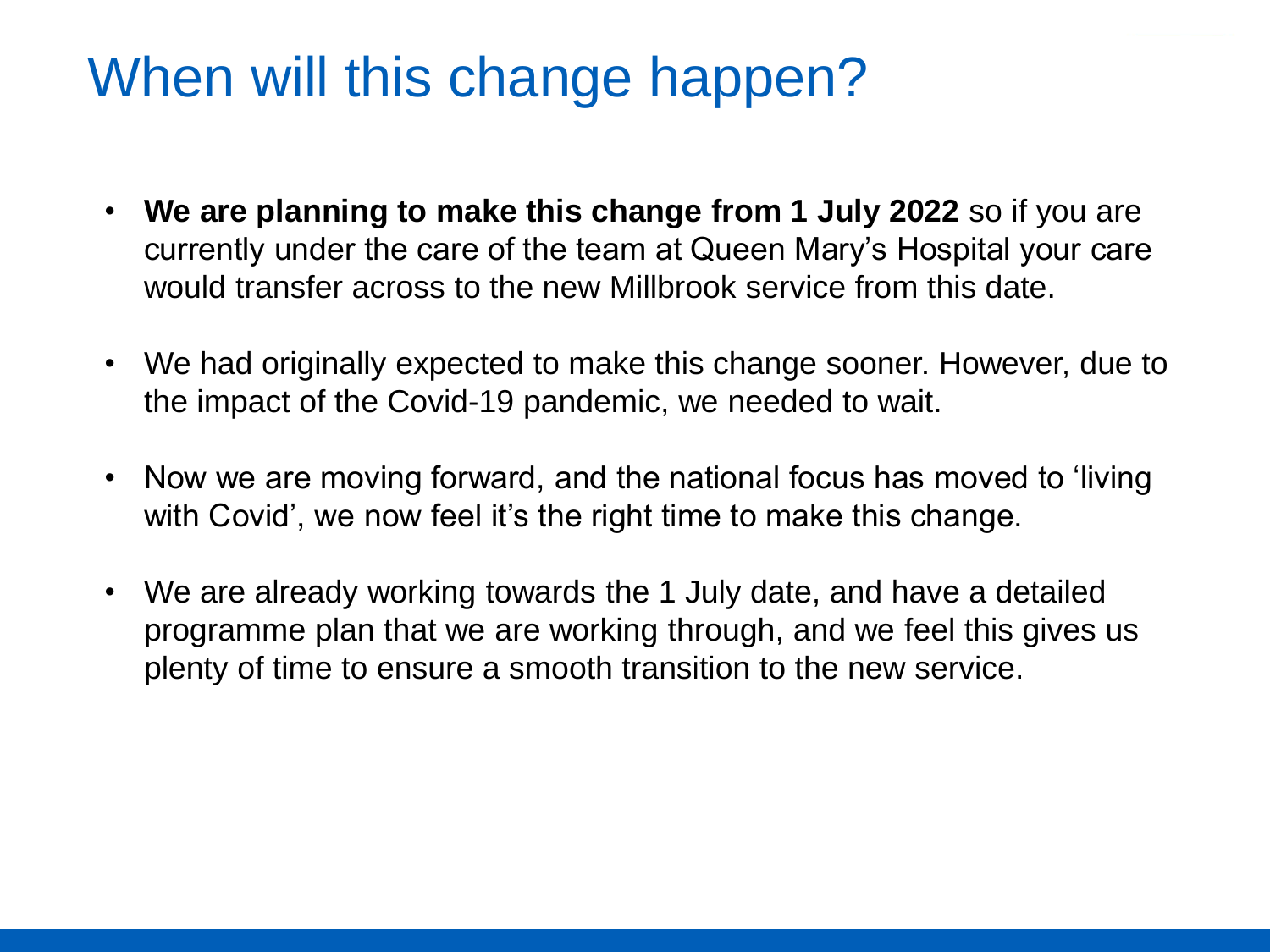

# Responding to some of your questions

(incorporating questions from our engagement event on 31 March)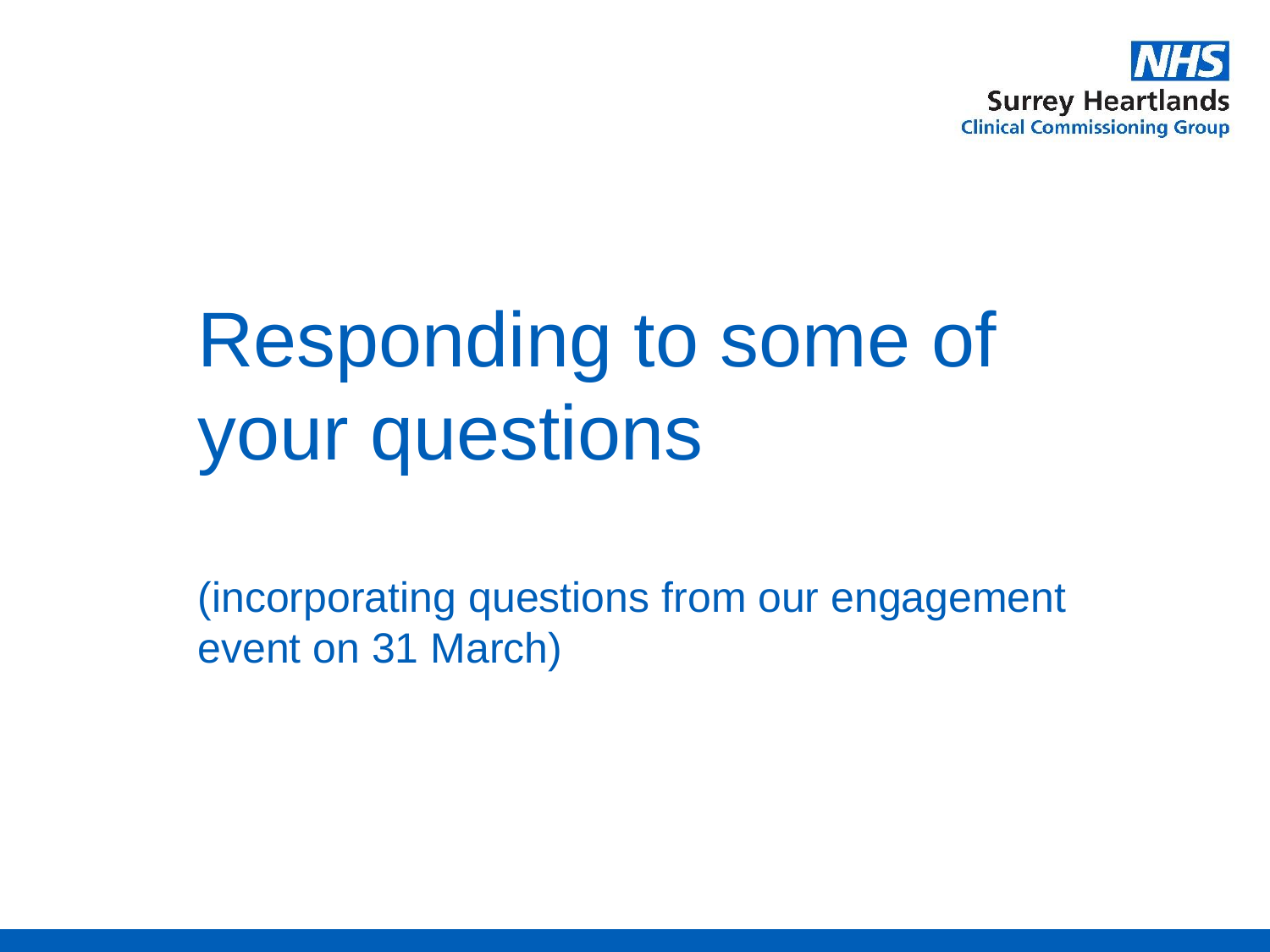#### Why does my care need to change?

- We understand some of you will have been under the care of the Roehampton team for some time.
- When the six former CCGs procured the new Surrey and North East Hampshire integrated wheelchair service, the intention was to have a single service covering Surrey, that responded to feedback from clients and helped improve co-ordination and communication, resulting in more joined up care.
- The intention was always to bring all Surrey residents into the new service and that's why we're now looking to make this change.
- As the organisation responsible for planning and meeting local health needs, we want to ensure everyone has access to the same level of care so we now want to deliver on the commitment we made and bring all our residents into the integrated service as planned.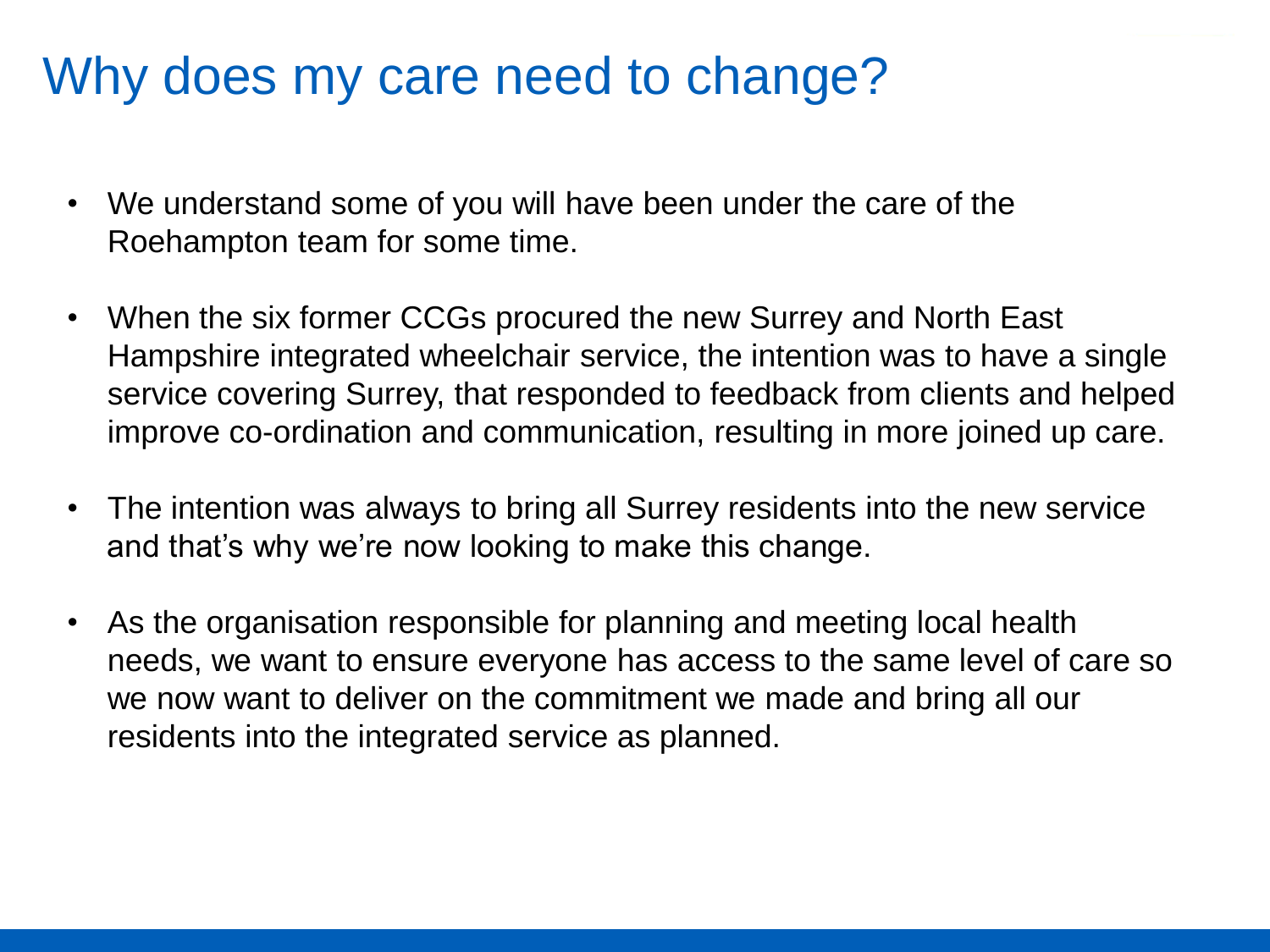#### How have you engaged service users?

- We engaged with people living in Surrey and North East Hampshire who use wheelchair services as part of our original procurement process – and we used the feedback we receive to design the new integrated service.
- In April 2019 the six Surrey CCGs (Surrey Downs, Guildford and Waverley, North West Surrey, Surrey Heath, East Surrey CCG and North East Hampshire and Farnham CCGs) hosted an engagement event in Dorking.
- The aim was to seek the views of service users, carers, their families, other local groups and providers, on their experiences of the current wheelchair services and to get their feedback on opportunities for improvements so we could use this feedback to shape the new service.
- Around 100 people attended including service users, parents and carers, as well as representatives from a range of organisations including Surrey Coalition, Surrey County Council and Action for Carers.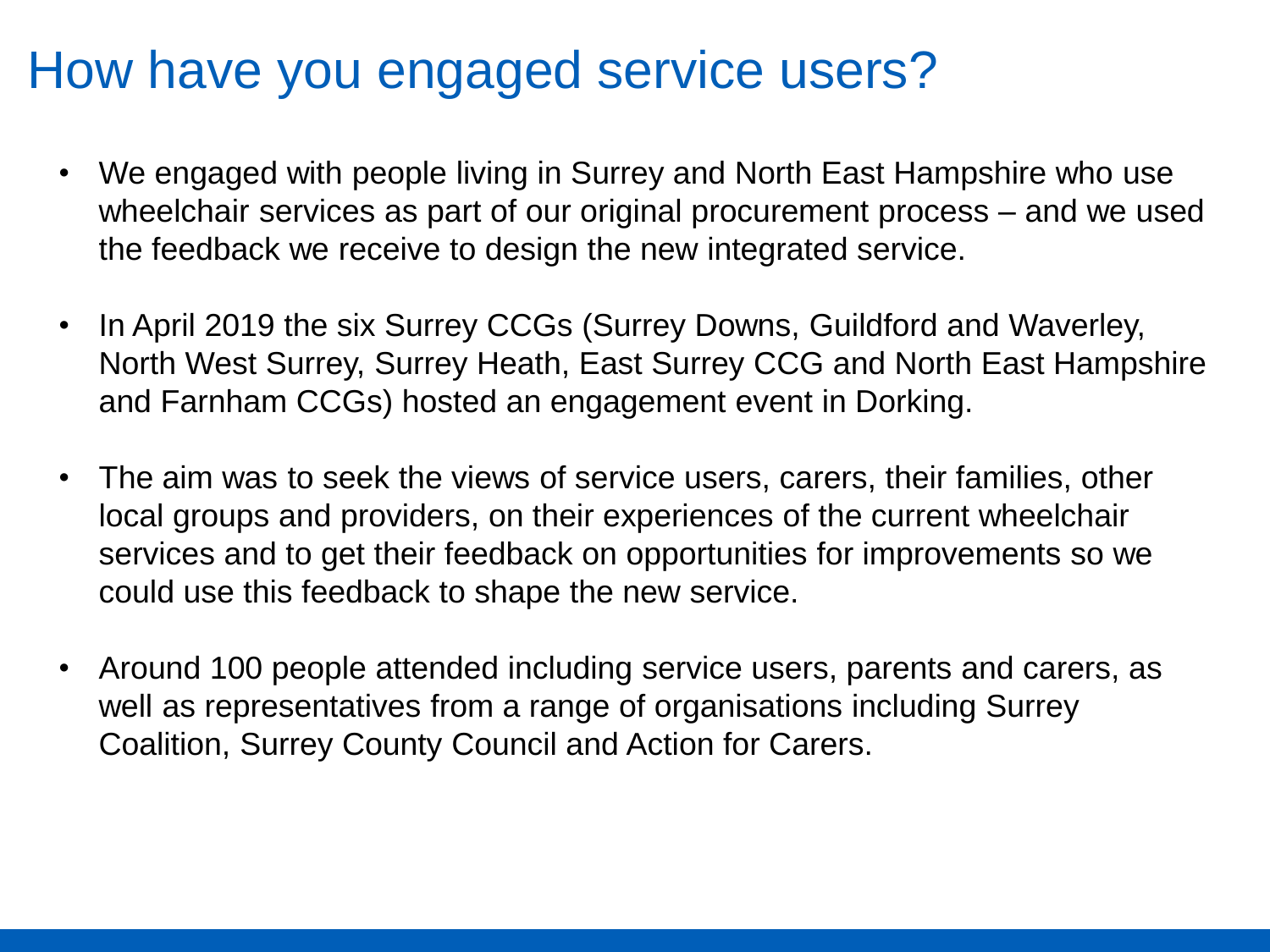# Key themes from the feedback

Through the event and other feedback we heard the following key themes. Where possible, we incorporated this feedback into the design of the new service.

- Support for a co-ordinated wheelchair repair and maintenance service to ensure that a joined-up and timely service is provided
- A desire to have modern IT/systems to facilitate better communication with clients
- Good customer service and access to advice during 8.30am and 5pm
- Out of hours emergency repair service operating 7 days per week and until 11pm
- Fully equipped clinical facilities to enable our clinical colleagues to carry out full posture and mobility assessment
- Home visits for people who require them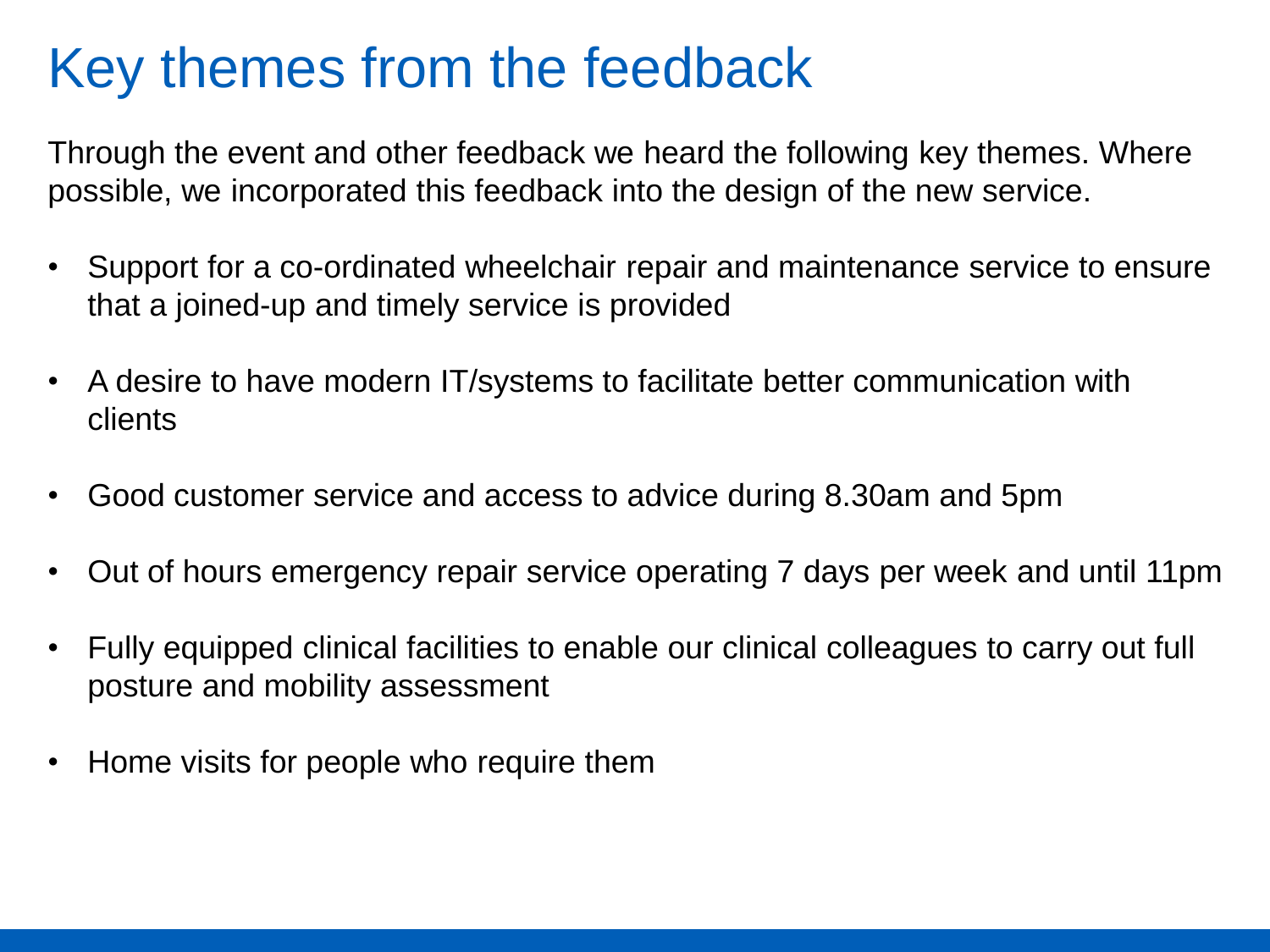# Were Spelthorne clients involved in this engagement?

- We advertised our engagement programme widely across Surrey, including to people living in the Spelthorne area as we were looking to introduce a new service for the whole of Surrey.
- We worked closely with the wheelchair services operating at the time and they helped us communicate and engage with service users. They also shared details of the engagement event directly with clients to help us ensure we reached the clients, families and carers that were using wheelchair services.
- We also worked with the Surrey Coalition, who helped shape the service specification and our co-design work.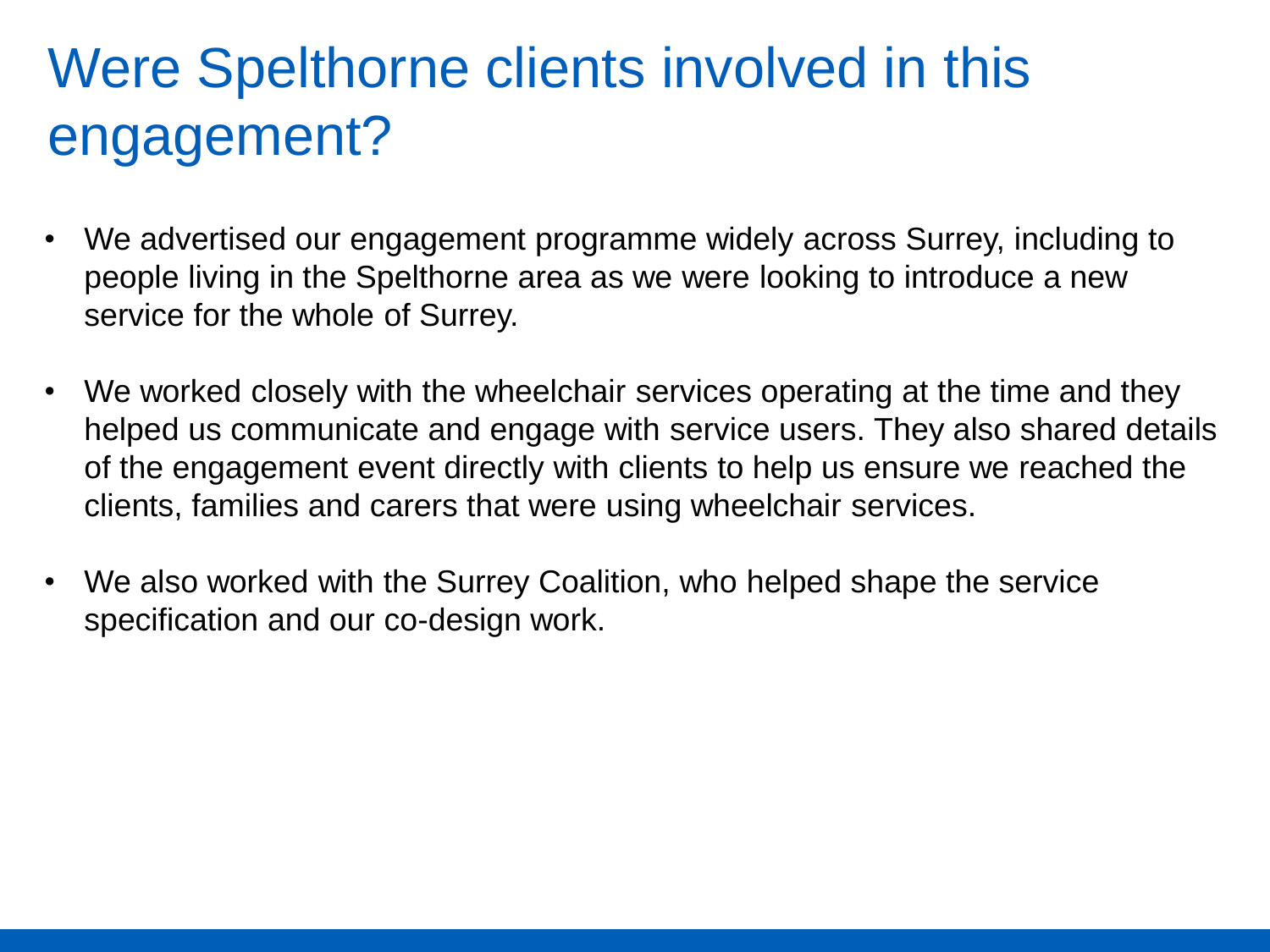# How will my information be shared?

- Your care will automatically transfer over to Millbrook as the new service provider.
- Before this happens your information and medical records will need to be transferred from Queen Mary's Hospital, Roehampton (part of St George's University Hospital NHS Foundation Trust) to Millbrook Healthcare Group.
- This is to ensure the continuity of your care and will enable Millbrook, as the new service provider, to have all the information they need, including your medical notes and information about your care and equipment needs.

To get ready for the change of service, your information will be transferred across from 19th April 2022.

• Your information will be treated confidentially, in exactly the same way as it is now. If you have any questions or concerns about this, or wish to opt out of having your data transferred, please contact the Queen Mary's Hospital wheelchair service team before  $19<sup>th</sup>$  April 2022 to discuss this further – or we are happy to take questions on this in our Q&A session, which we will be moving onto shortly.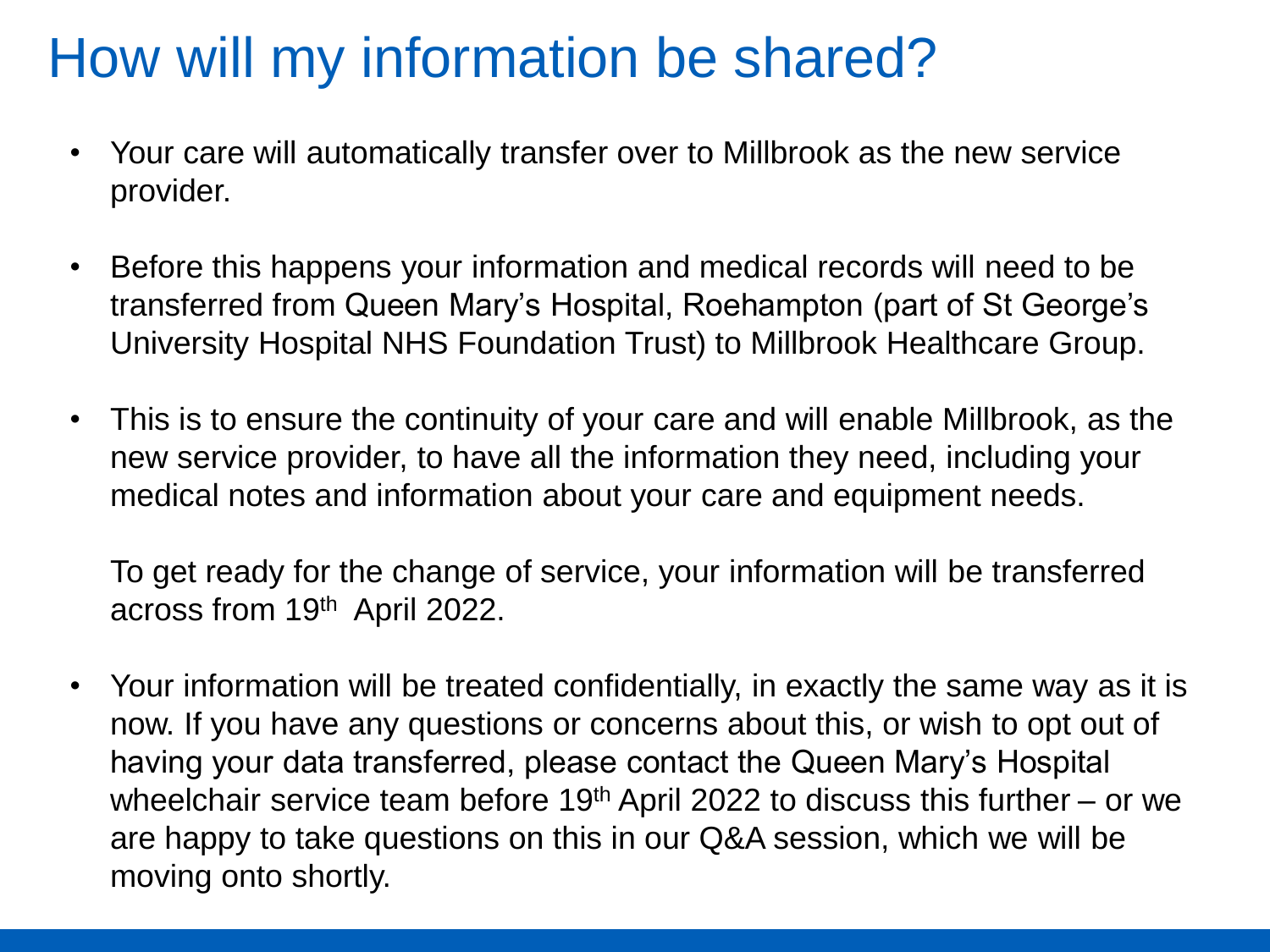# Who are Millbrook Healthcare?

- Millbrook Healthcare is an independent organisation that specialises in providing community equipment, wheelchairs and assistive technology to the NHS and local authorities to support people to live independently.
- We have a great deal of experience working with the NHS and provide services to clients under an NHS contract so all services remain free to clients, as they are now.
- Millbrook Healthcare was announced as the successful provider of the new integrated service, following a competitive procurement process.
- We have been providing the new Surrey and North East Hampshire integrated wheelchair service across Surrey Heartlands since July 2020.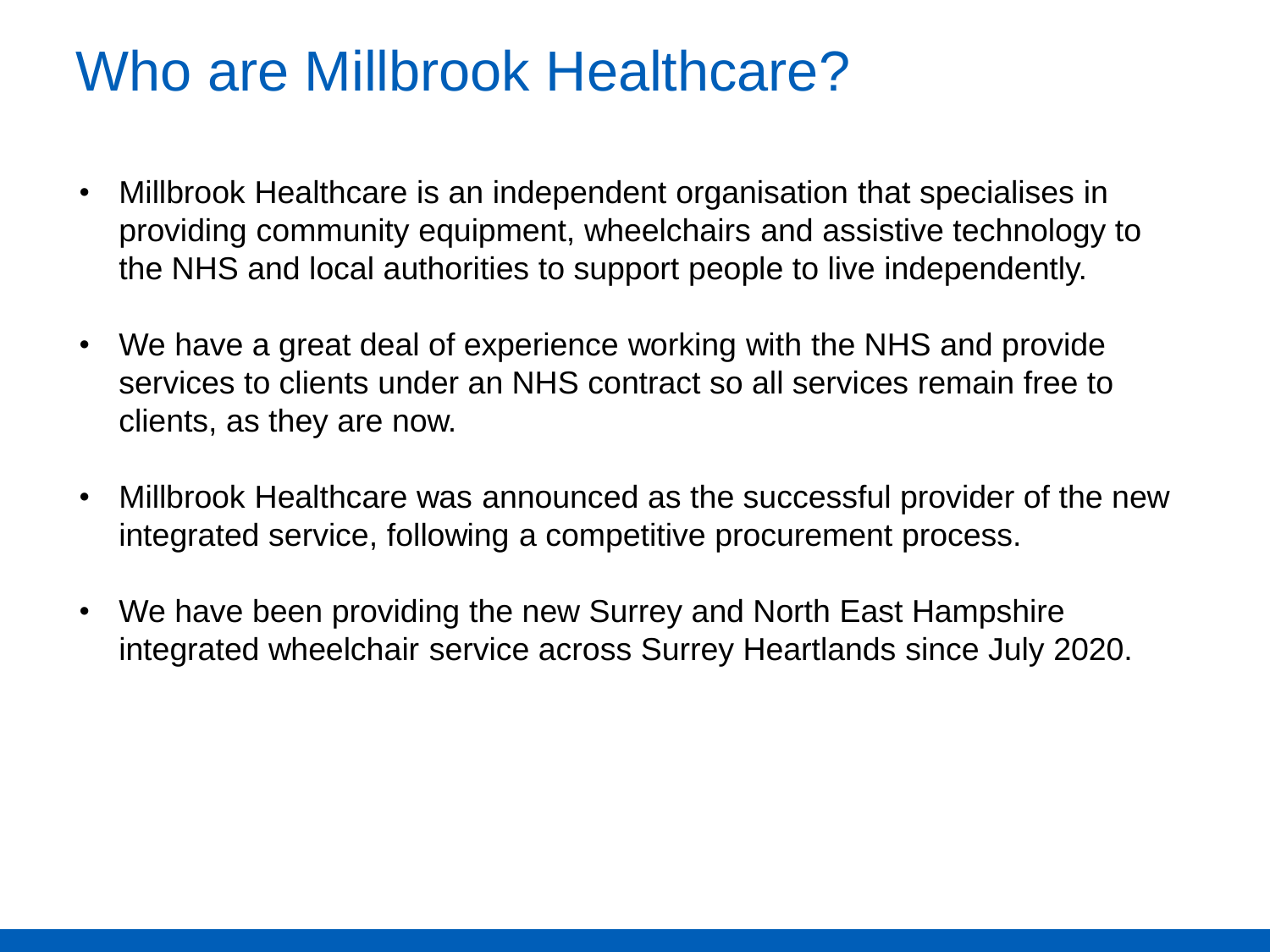### What does the new service offer?

- One of the key themes we heard loud and clear from the previous engagement was that the previous Surrey wheelchair service was very fragmented, with many different organisations providing different parts of the service.
- This made it confusing for clients, making it difficult to know who to contact when, and meant the service was very disjointed for people using the services, with different organisations not communicating with each other.
- In response, **the NHS worked with service users to create a new service specification that is more joined up and more streamlined**, with all elements of the service now provided by Millbrook as the new provider.
- Under the new integrated service, assessments, wheelchair repairs and maintenance, delivery and collection, specialist seating and ongoing support are all provided by the same organisation through a single point of access.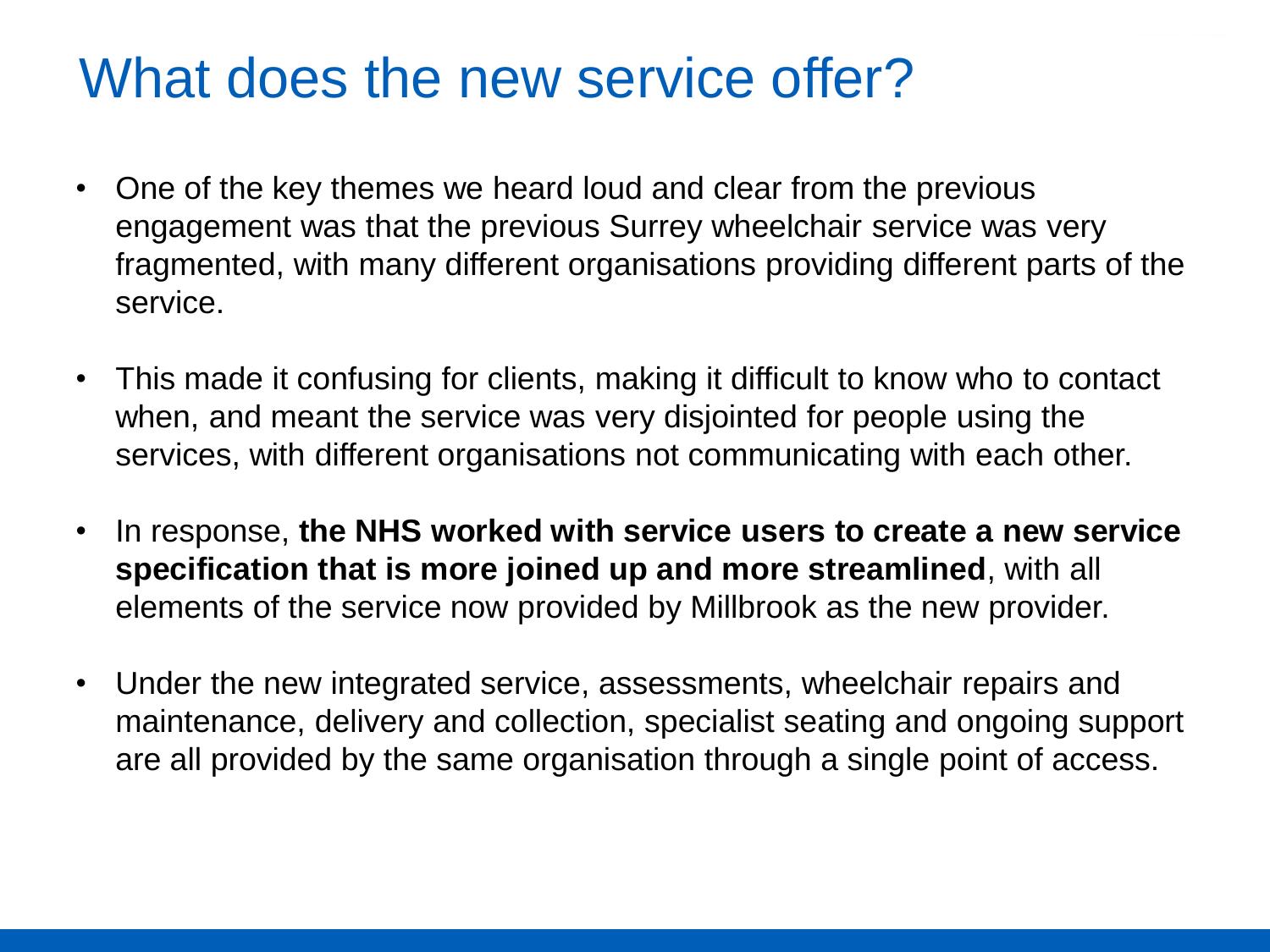# Will I still get the same level of care?

- The Millbrook service will provide a fully integrated wheelchair, seating and repair service and is commissioned to meet a detailed service specification developed by the CCG (in partnership with service users) to ensure key requirements around quality, waiting times and other areas are all met.
- As part of the service the Millbrook team link in with professionals within the community and in hospitals, adopting a partnership and collaborative approach, with the service user, and their needs, at the centre. The team work, and liaise with, hospital, community and education physios and occupational therapists to look at an individual's clinical and wider needs and work closely with other services, and other health and care professionals.
- Millbrook also has its own specialist seating service called Consoler to meet client's needs in relation to the creation of specialist and personal seating requirements.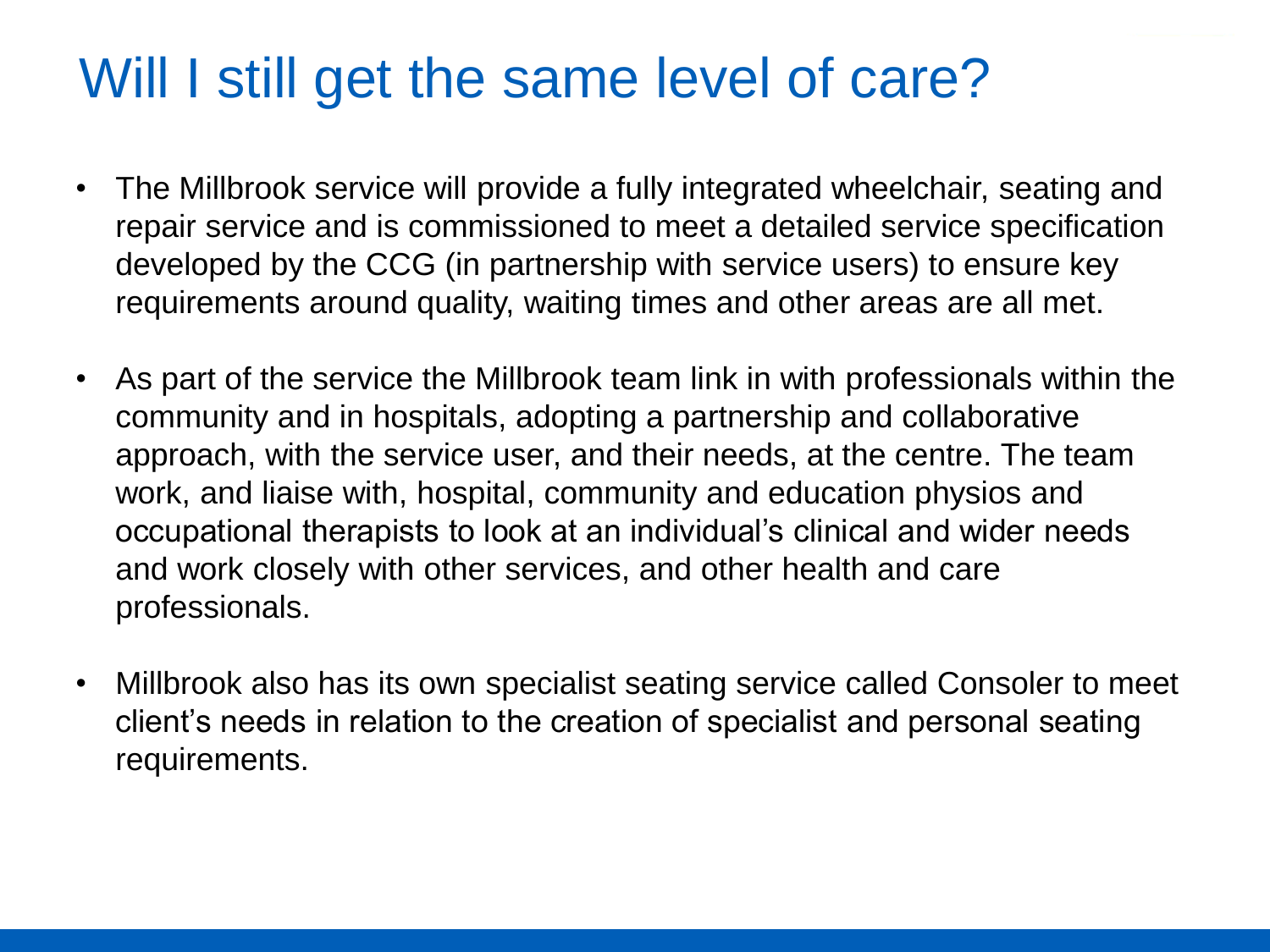# Where would I go for my appointments in future?

- Under the new service, appointments are held at our purpose-built service locations in Woking (at the Kingswey Business Park, Forsyth Road) or Redhill (at the IO Centre, Salbrook Road Industrial Estate)
- Both locations have accessible parking and are well equipped with plinths, pressure assessment equipment, weighing scales, hoists and other facilities.
- If you are eligible for Non-Emergency Patient Transport, Millbrook Healthcare can provide you with the details.
- Some appointments would also be carried out at home if there is a specific clinical need, and video assessments are commonly held, where possible and appropriate.

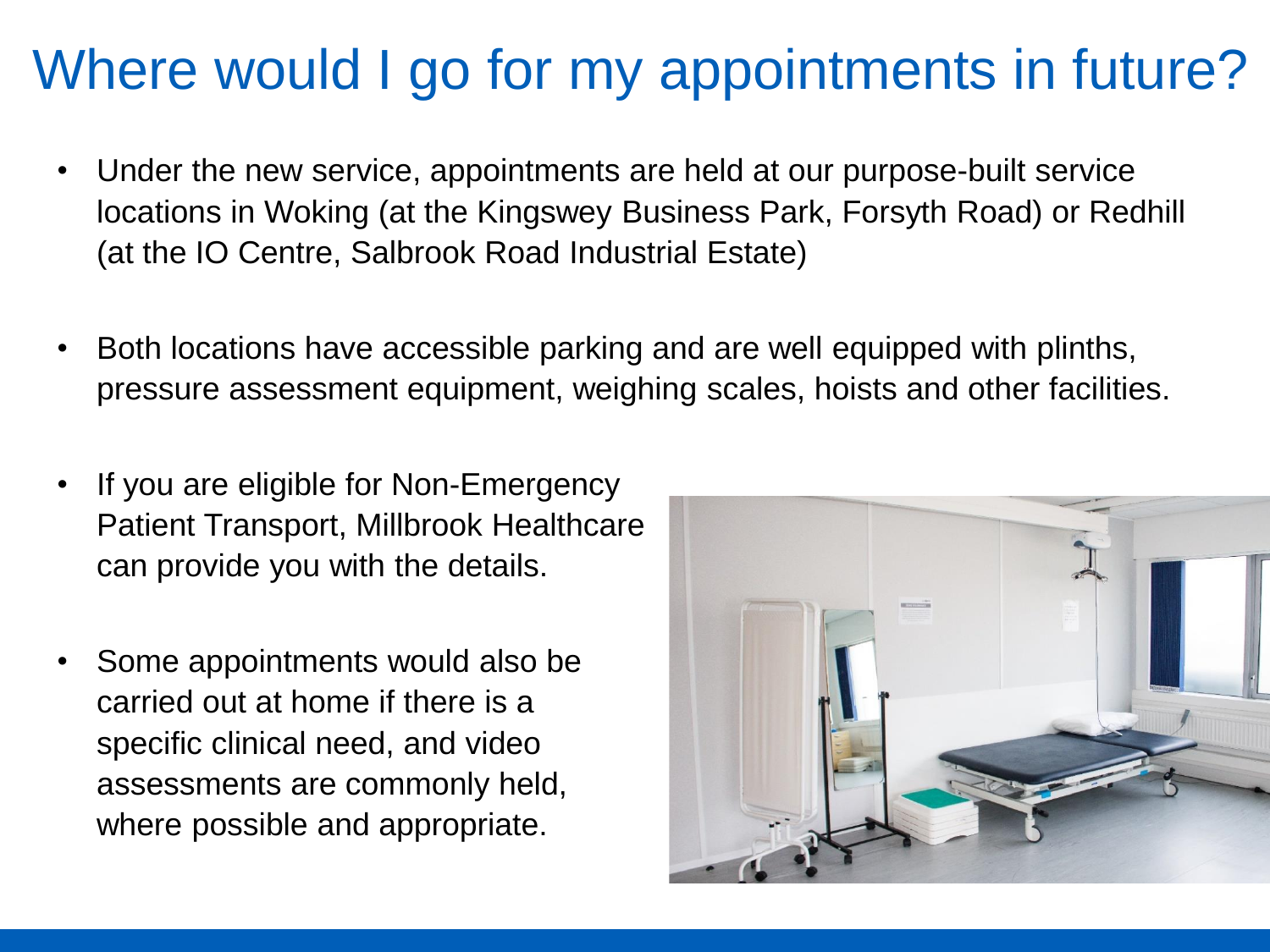# What if I need urgent help?

- The Millbrook team work to a detailed service specification which sets out the level of service and standards of care that need to be provided as part of their contract. This includes timescales for response times.
- As part of the contract, the service will prioritise clinically urgent requests to ensure service users get the help they need.
- Urgent referrals will be triaged within two working days and these requests will be responded to within 10 working days. If a client needs to be seen urgently they will be given a priority slot to ensure they are seen quickly.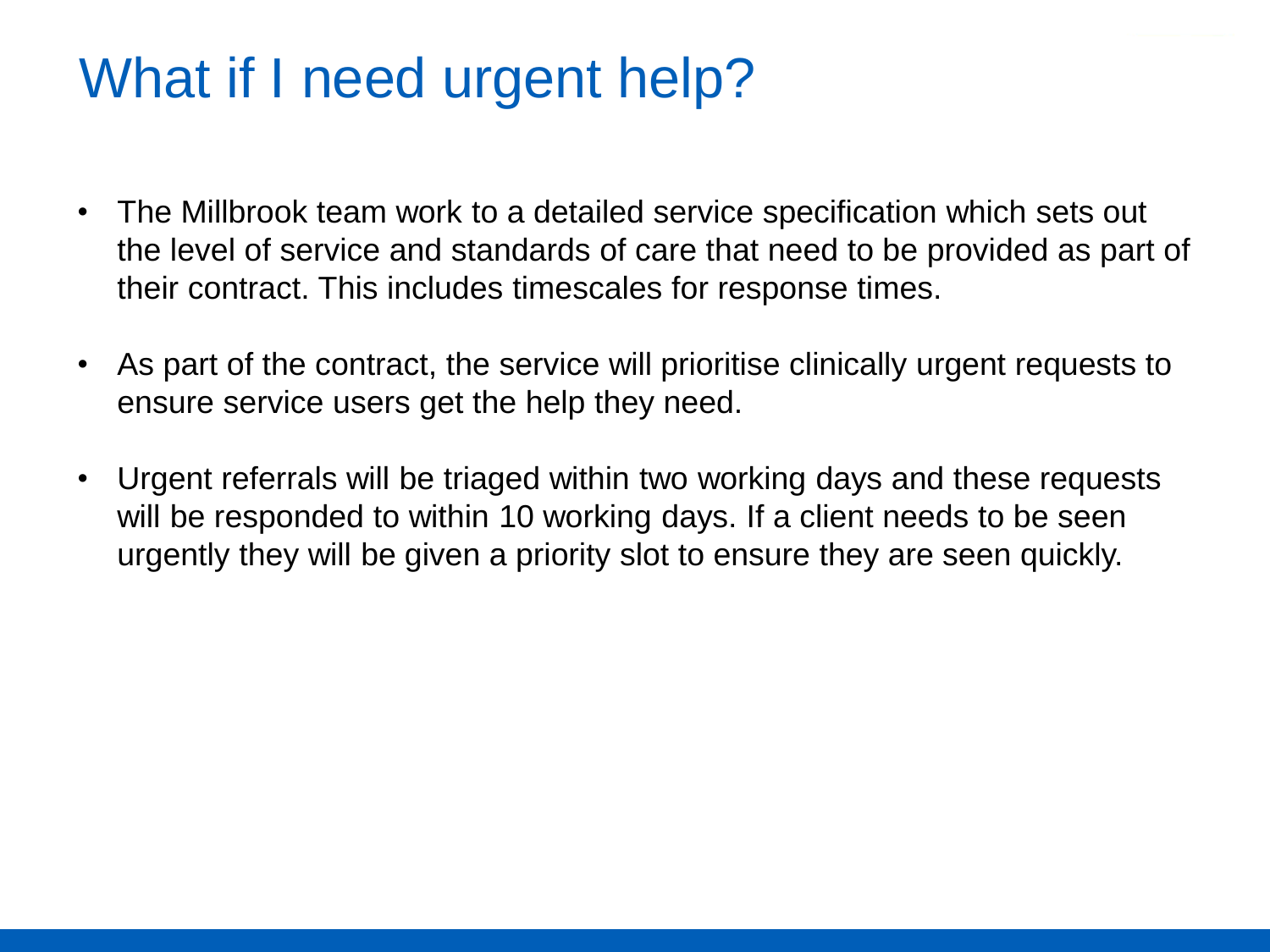# I have an electric wheelchair. Will I still get an annual review?

- Yes. Pre-planned maintenance forms part of the service and takes place annually at the service users home at a convenient day and time. This is carried out by an engineer and ensures electric chairs are regularly reviewed and checked.
- Clients who have a manual chair can contact the service at any time if they are experiencing any issues or if they feel their chair needs to be checked.